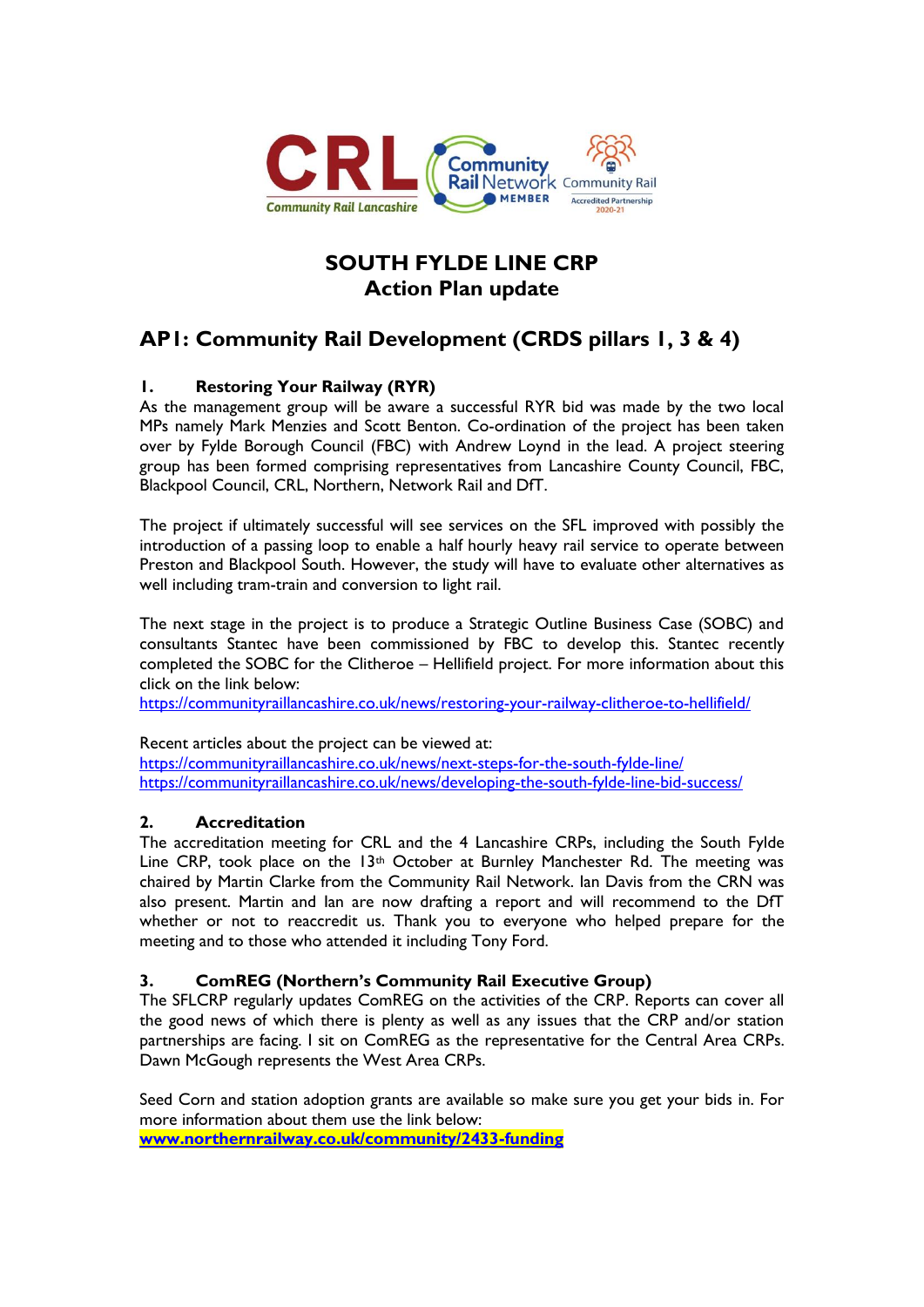**The next ComREG meeting is on the 17th November and will include CRP reports. Dawn will be contacting Tony for the latest update from the SFL if she hasn't already.**

### **4. Education update (see also AP6)**

A separate report setting out recent educational engagement activity is being separately circulated.

#### **5. 100 Women, 100 Journeys (see also AP6)**

A number of women from along the SFL submitted stories for the 100W 100J project. A booklet has now been published and can be viewed at:

<https://communityraillancashire.co.uk/news/100-women-100-journeys/>

#### **6. Local Transport Plan (4)**

This will be covered in the report by Mike Cliffe.

#### **7. Bus Service Improvement Plan (BSIP)**

Lancashire County Council, in partnership with Blackburn with Darwen Council, submitted its 'Bus Service Improvement Plan' to the DfT on the  $28<sup>th</sup>$  October. Full details about the Plan can be found by using the 2 attached links:

[https://www.lancashire.gov.uk/roads-parking-and-travel/public-transport/national-bus](https://www.lancashire.gov.uk/roads-parking-and-travel/public-transport/national-bus-strategy-bus-back-better-2021/)[strategy-bus-back-better-2021/](https://www.lancashire.gov.uk/roads-parking-and-travel/public-transport/national-bus-strategy-bus-back-better-2021/)

[https://www.lancashire.gov.uk/media/928075/lancashire-with-blackburn-with-darwen-bus](https://www.lancashire.gov.uk/media/928075/lancashire-with-blackburn-with-darwen-bus-service-improvement-plan.pdf)[service-improvement-plan.pdf](https://www.lancashire.gov.uk/media/928075/lancashire-with-blackburn-with-darwen-bus-service-improvement-plan.pdf)

The Plan is an essential part of the National Bus Strategy (Bus Back Better) recently launched by the DfT and Prime Minister.

Blackpool Council has also published its BSIP see link below:

[https://www.blackpool.gov.uk/Residents/Parking-roads-and-transport/Documents/Blackpool-](https://www.blackpool.gov.uk/Residents/Parking-roads-and-transport/Documents/Blackpool-Council-Bus-Service-Improvement-Plan-October-2021.pdf)[Council-Bus-Service-Improvement-Plan-October-2021.pdf](https://www.blackpool.gov.uk/Residents/Parking-roads-and-transport/Documents/Blackpool-Council-Bus-Service-Improvement-Plan-October-2021.pdf)

# **AP2: Funding**

| £28,609                        |
|--------------------------------|
| £ 3,000                        |
| £ 5,000                        |
| £ $4,235$                      |
|                                |
| £20,000 (TF to update meeting) |
|                                |
| £18,360 (Preston station)      |
|                                |
| £ 6,775 (CRDF)                 |
| £ 3,000 (CRDF)                 |
| $£$ 370 (Small Grant)          |
| 500 (Small Grant)<br>£         |
| $£$ 1,270 (Small Grant)        |
|                                |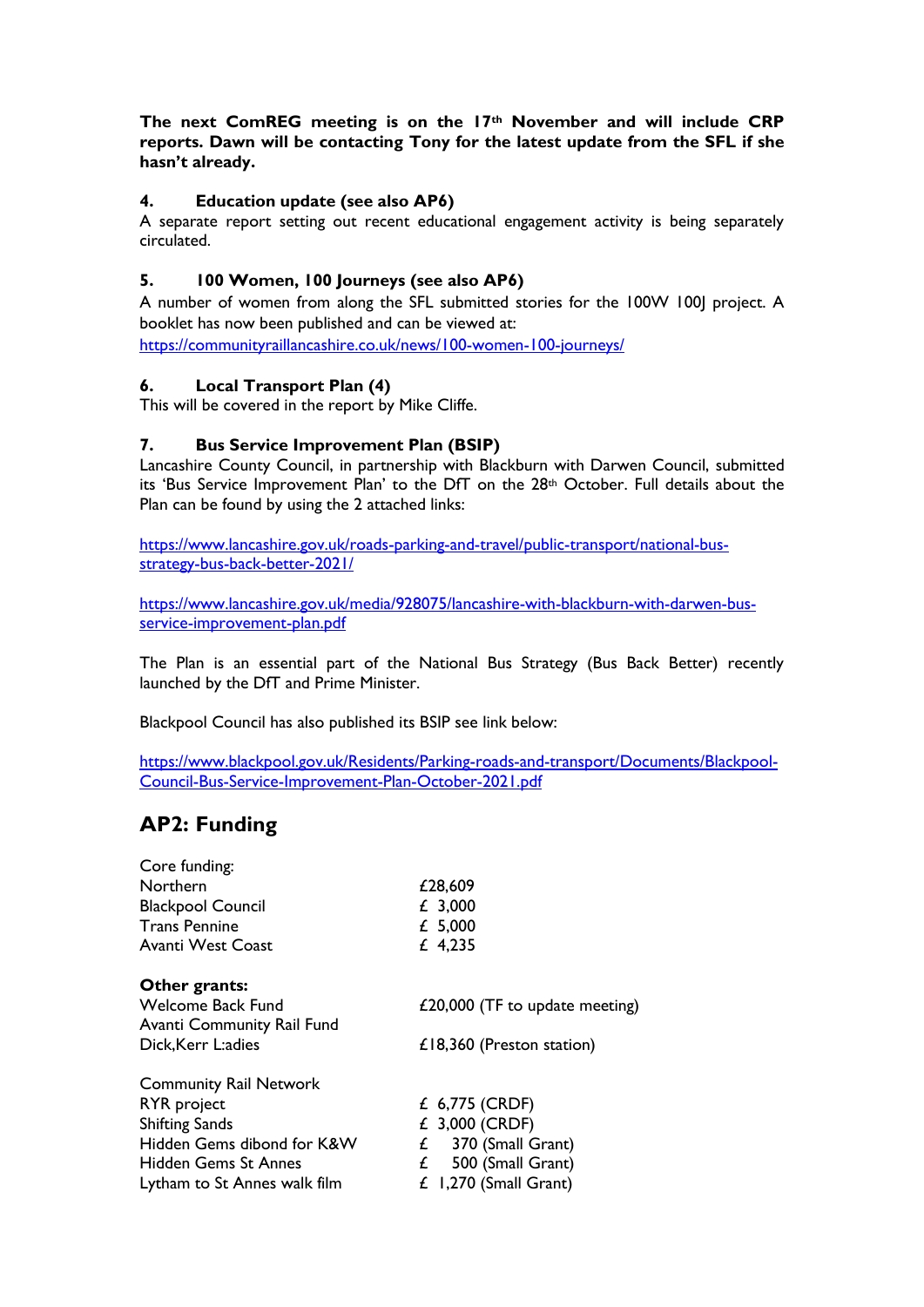# **AP3: Improve Integration**

This has been led by Vernon Smith on behalf of the CRP. A key focus has been responding to the National Bus Strategy and the development of BSIPs by Blackpool Council and Lancashire County Council see the links above in AP1 point 7.

# **AP4: Station Developments**

CRL will continue to support the station groups along the line. Below are some of the projects taking place along the South Fylde Line.

#### **Preston**

#### **Dick, Kerr Ladies**

Avanti has agreed funding towards a film the Dick, Kerr Ladies, the women's football team formed in 1917 from workers at the Dick, Kerr factory on Strand Road Preston. The team raised funds for war veterans, around £2m in today's money. However, once the First World War ended and the soldiers returned, the popular women's professional football team was banned in 1921 and it is this anniversary and their achievements that are going to be recognised at a number of events this year. They include a train trip to Manchester Football Museum's new women's football exhibition and a Remembrance Day Service at Preston station between platforms 3 & 4 at 1045 on Friday 12<sup>th</sup> November when Dick, Kerr Ladies achievements will be shared and passengers/general public are invited to come along to the service.

There is a call out for relatives and friends of the Dick, Kerr ladies to come forward, memorabilia, photos etc will take place using posters and social media. If anyone has links to local Preston organisations contact Caroline Holden at caroline.holden.crl@gmail.com.

#### **Art work at the station**

A meeting is being arranged currently to progress the plans for an art project. This has involved a wide range of partners including Avanti, Network Rail, CRL and CRN with the area identified for this project. CRL are looking to have an approved project firmed up and prepared for submitting 2022/23.

#### **Kirkham & Wesham**

A new station group is in the process of being formed and an application has been submitted to Northern. We look forward to inviting them to future meetings.

There is now a 'Hidden Gems' dibond waiting to be installed at the station. This has been produced by the pupils at Pear Tree School. The proposed location for this is on the redundant and rather forlorn building on platforms 2 & 3. Once up it may be possible to arrange a short event with the school at the station.

#### **Salwick**

A new history poster has now been displayed at the station. The new station group have ideas for further displays at the station which Simon Clarke and others are discussing with them. With thanks to Peter Fitton for his invaluable help in compiling the poster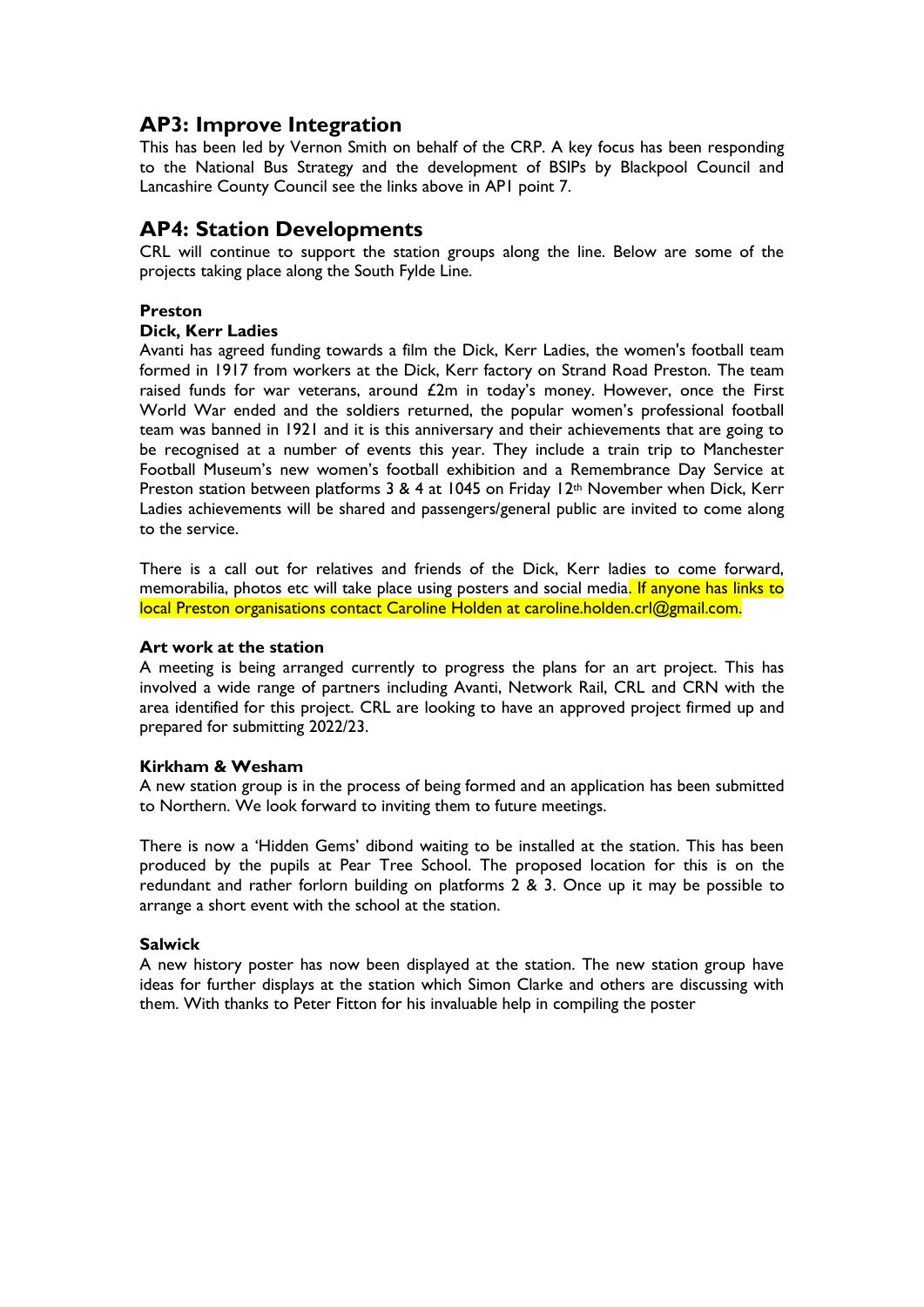

**The new history poster**

### **Moss Side**

A small ceremony took place at Moss Side to officially unveil the new history poster.



#### **St Annes**

There is never a dull moment at St Annes as Tony and the Friends group continue their hard work. There was quite a lot happening at the station during community week with a special event happening on Thursday 21st October. The pictures tell the story.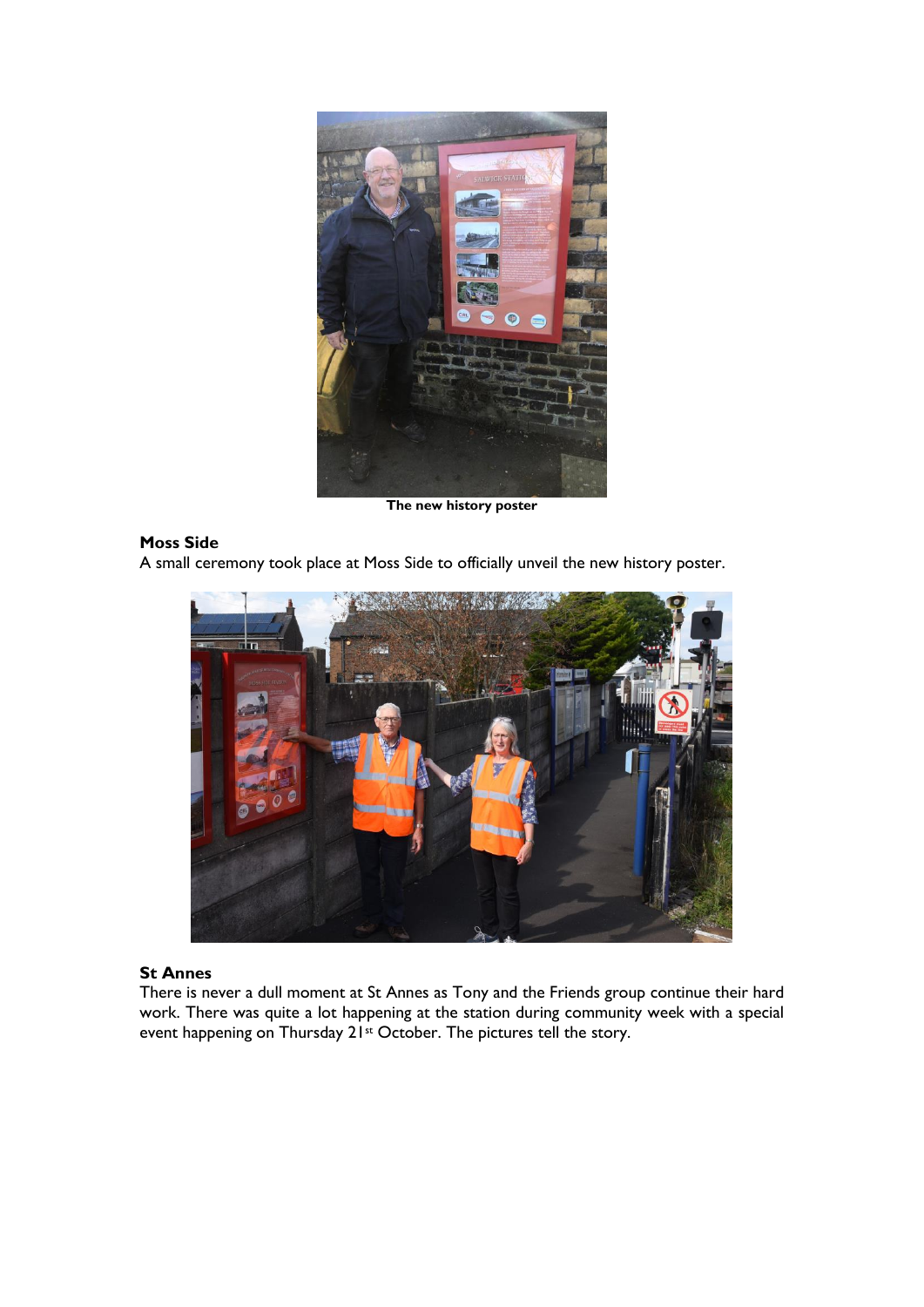

**The wood sculpture at St Annes**



**Unveiling the St Annes history poster during Community Rail Week**

## **Squires Gate**

Lots took place at Squires Gate during Community Rail Week as the picture below demonstrates.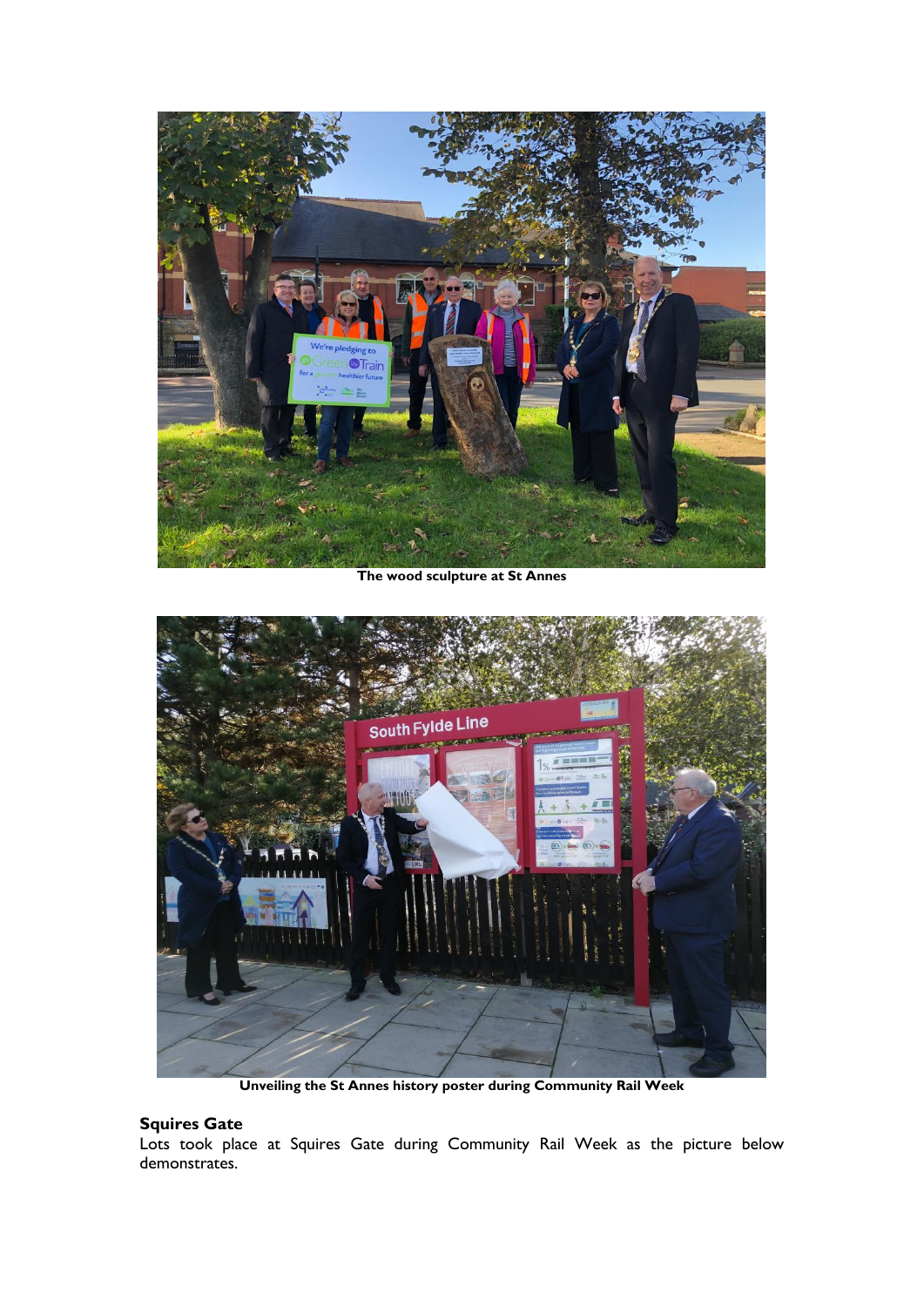

**Goody bags being handed out During Community Rail Week**

Fylde Borough Council continues to progress the CPO for the land to enable the very last bit of the access ramp to be completed.

#### **History posters:**

All the posters can be viewed on the CRL website using this link: <https://communityraillancashire.co.uk/history-posters/>

For the SFL there are now posters for Salwick, Moss Side, Ansdell & Fairhaven and St Annes with others in the pipeline.

# **AP5: Timetable Developments**

There is very little changing on the SFL itself but there are plans being developed that may affect the future operation of the Blackpool to Manchester service as part of the **Manchester Recovery Task Force (MRTF).**

CRL on behalf of the 4 Lancashire CRPs submitted a response to the consultation issued by the MRTF. A report detailing the outcome of the consultation was issued by DfT, Network Rail and TfN in September. The response can be viewed at: [https://www.gov.uk/government/consultations/timetable-options-to-improve-rail](https://www.gov.uk/government/consultations/timetable-options-to-improve-rail-performance-in-the-north-of-england?utm_medium=email&utm_campaign=govuk-notifications&utm_source=7750d17e-3dd9-446c-8f8e-726e74d62b19&utm_content=daily)[performance-in-the-north-of-england?utm\\_medium=email&utm\\_campaign=govuk](https://www.gov.uk/government/consultations/timetable-options-to-improve-rail-performance-in-the-north-of-england?utm_medium=email&utm_campaign=govuk-notifications&utm_source=7750d17e-3dd9-446c-8f8e-726e74d62b19&utm_content=daily)[notifications&utm\\_source=7750d17e-3dd9-446c-8f8e-](https://www.gov.uk/government/consultations/timetable-options-to-improve-rail-performance-in-the-north-of-england?utm_medium=email&utm_campaign=govuk-notifications&utm_source=7750d17e-3dd9-446c-8f8e-726e74d62b19&utm_content=daily)[726e74d62b19&utm\\_content=daily](https://www.gov.uk/government/consultations/timetable-options-to-improve-rail-performance-in-the-north-of-england?utm_medium=email&utm_campaign=govuk-notifications&utm_source=7750d17e-3dd9-446c-8f8e-726e74d62b19&utm_content=daily)

Following a considerable amount of political pressure a revised option called Option 3b has been drafted and is likely to be consulted on during November. CRL will respond to the further public consultation.

Mike Cliffe will be able to provide a further update at the meeting.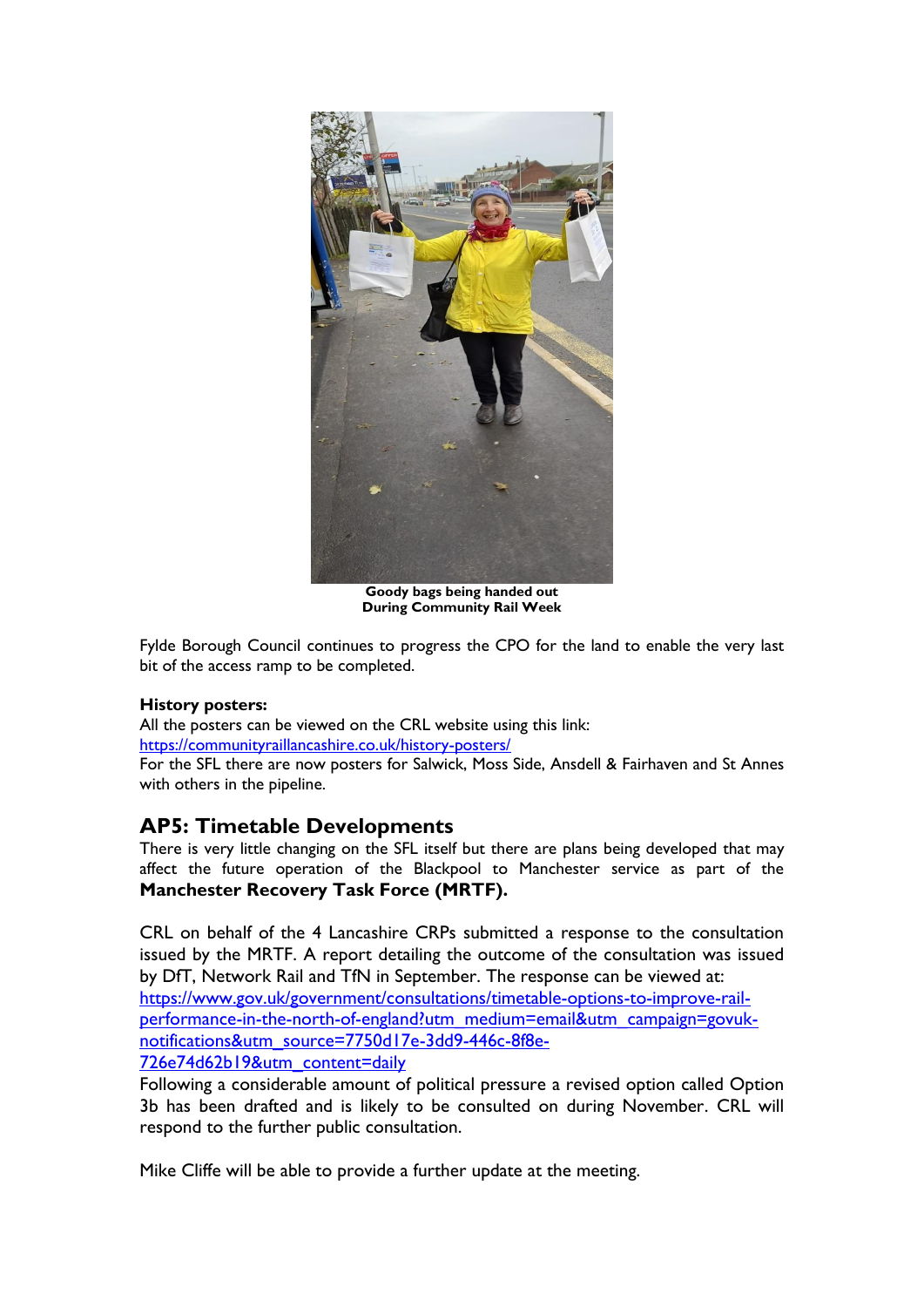# **AP6: School, College and University engagement**

This is covered in the attached education report update (already circulated with the meeting agenda etc).

# **AP7: Marketing & Promotion**

### **1. Self-Guide Walks:**

Continuing to promote the three existing leaflets via posters at stations both on and off route and word of mouth. The leaflets are also all available to download on the website at <https://communityraillancashire.co.uk/the-south-fylde-line/>

#### **2. Explore Lancashire By Rail**

Huckleberry Films are producing an initial series of 4 short films promoting walks from railway stations. One of the films will cover a walk between Lytham and St Annes stations and include part of the St Annes Town Trail.

Two films have already been produced covering walks between Rose Grove station and Padiham in East Lancashire and Burscough junction to Rufford stations on the West Lancashire Line. To view these, use the following links:

### *Rose Grove to Padiham along the Padiham Greenway*

<https://www.youtube.com/watch?v=1Yaq8Wisk8E>

*Burscough Junction to Rufford via the Leeds & Liverpool and Rufford Branch canals* <https://www.youtube.com/watch?v=8CkGdwUC7KE>

**3. CRL website statistics Users – 20,955 Page Views – 54.425**

Top 10 pages

- 1. Home
- 2. DalesRail
- 3. News
- 4. DalesRail/Timetable
- 5. Bentham Line
- 6. News/DalesRail 2021
- 7. DalesRail/Walks
- 8. Walks
- 9. Dalesrail/Fares
- 10. Clitheroe Line

## **@crl\_live**

Followers – 1,008 Tweets – 187 Impressions – 264K

#### **4. Mini timetables**